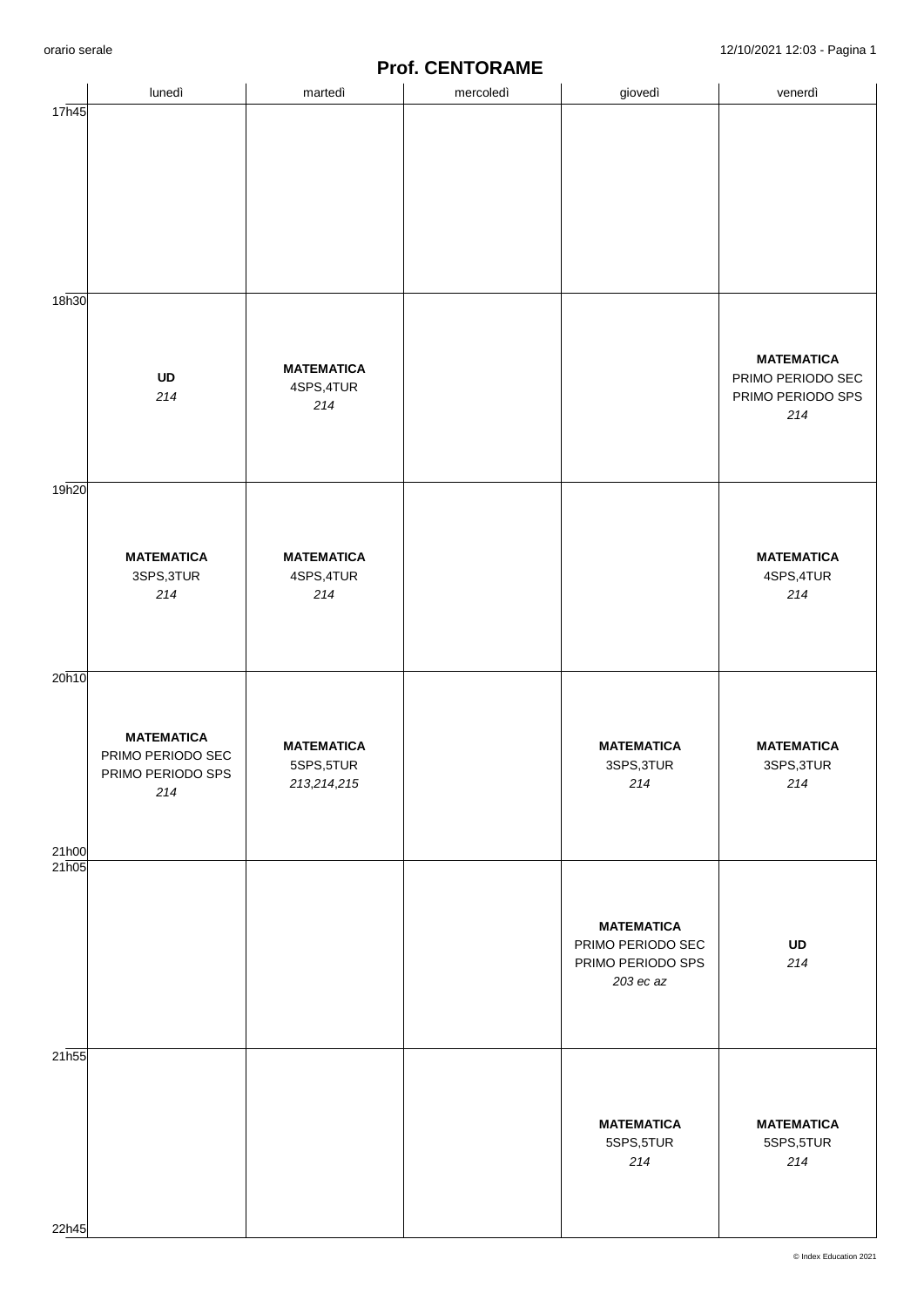|       | lunedì | martedì                                | .<br>,,,,,<br>. .<br>mercoledì                | giovedì                       | venerdì |
|-------|--------|----------------------------------------|-----------------------------------------------|-------------------------------|---------|
| 17h45 |        |                                        |                                               |                               |         |
|       |        |                                        |                                               |                               |         |
|       |        |                                        |                                               |                               |         |
|       |        |                                        |                                               |                               |         |
|       |        |                                        |                                               |                               |         |
|       |        |                                        |                                               |                               |         |
| 18h30 |        |                                        |                                               |                               |         |
|       |        |                                        |                                               |                               |         |
|       |        |                                        |                                               |                               |         |
|       |        | <b>DIRITTO EC</b><br>PRIMO PERIODO SPS | <b>DIRITTO EC</b><br>PRIMO PERIODO SPS        |                               |         |
|       |        | 203 ec az                              | 203 ec az                                     |                               |         |
|       |        |                                        |                                               |                               |         |
|       |        |                                        |                                               |                               |         |
| 19h20 |        |                                        |                                               |                               |         |
|       |        |                                        |                                               |                               |         |
|       |        | <b>DIRITTO EC</b>                      | <b>DISP</b>                                   | <b>LEGISLAZIONE TURISTICA</b> |         |
|       |        | PRIMO PERIODO SEC<br>204               | 214                                           | 4TUR<br>208                   |         |
|       |        |                                        |                                               |                               |         |
|       |        |                                        |                                               |                               |         |
| 20h10 |        |                                        |                                               |                               |         |
|       |        |                                        |                                               |                               |         |
|       |        |                                        |                                               |                               |         |
|       |        |                                        | <b>DIRITTO EC</b><br>PRIMO PERIODO SEC        | UD                            |         |
|       |        |                                        | 204                                           | 204                           |         |
|       |        |                                        |                                               |                               |         |
| 21h00 |        |                                        |                                               |                               |         |
| 21h05 |        |                                        |                                               |                               |         |
|       |        |                                        |                                               |                               |         |
|       |        |                                        | LEGISLAZIONE TURISTICA LEGISLAZIONE TURISTICA |                               |         |
|       |        |                                        | 3TUR<br>206                                   | 3TUR<br>206                   |         |
|       |        |                                        |                                               |                               |         |
|       |        |                                        |                                               |                               |         |
| 21h55 |        |                                        |                                               |                               |         |
|       |        |                                        |                                               |                               |         |
|       |        |                                        | <b>LEGISLAZIONE TURISTICA</b>                 |                               |         |
|       |        |                                        | 4TUR                                          |                               |         |
|       |        |                                        | 208                                           |                               |         |
|       |        |                                        |                                               |                               |         |
| 22h45 |        |                                        |                                               |                               |         |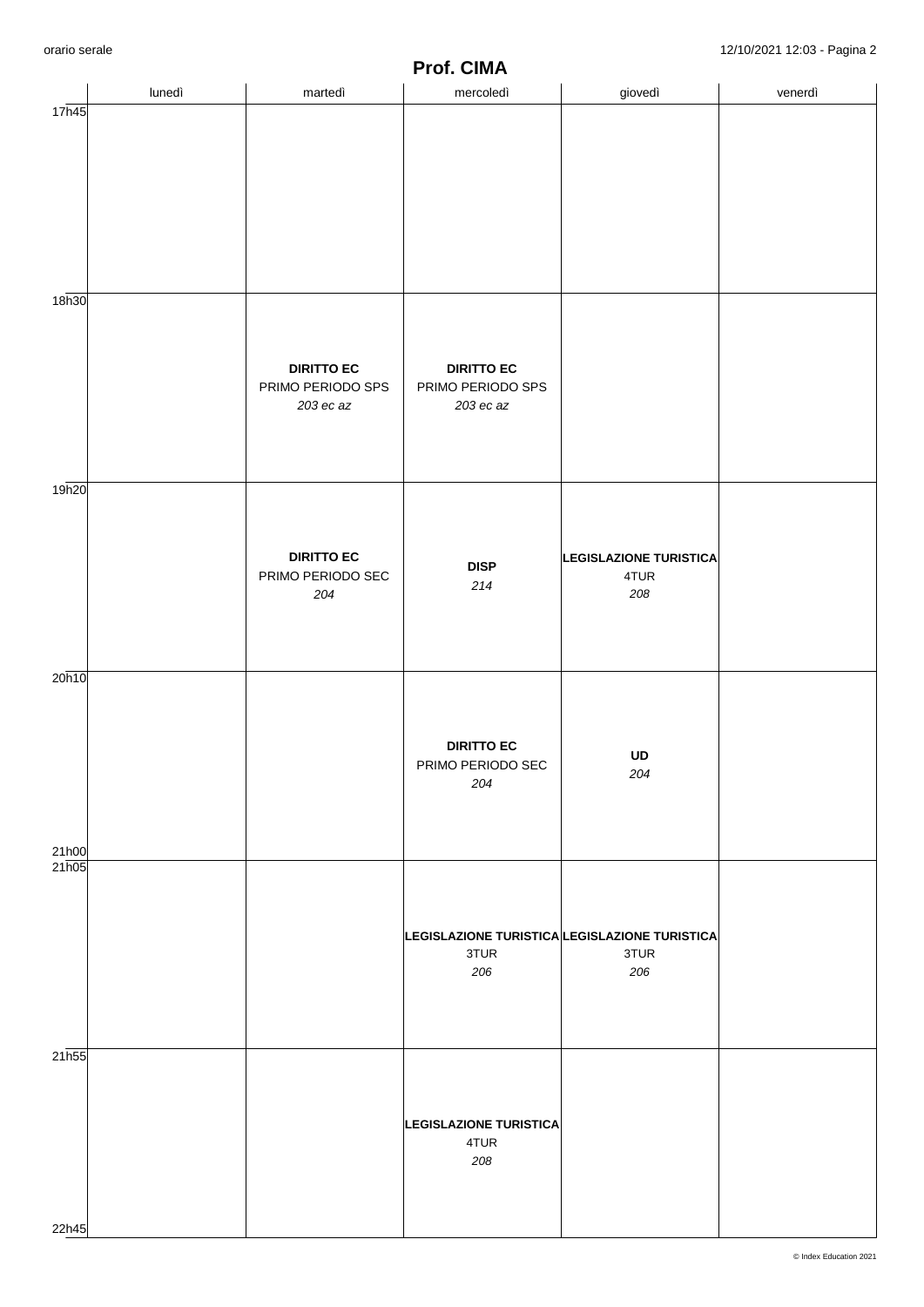|                       | lunedì | martedì | . . <del>.</del><br>mercoledì | giovedì                                | venerdì |
|-----------------------|--------|---------|-------------------------------|----------------------------------------|---------|
| 17h45                 |        |         |                               |                                        |         |
|                       |        |         |                               |                                        |         |
|                       |        |         |                               |                                        |         |
|                       |        |         |                               |                                        |         |
|                       |        |         |                               |                                        |         |
|                       |        |         |                               |                                        |         |
|                       |        |         |                               |                                        |         |
| 18h30                 |        |         |                               |                                        |         |
|                       |        |         |                               |                                        |         |
|                       |        |         |                               |                                        |         |
|                       |        |         |                               | <b>TTT</b><br>PRIMO PERIODO SEC        |         |
|                       |        |         |                               | PRIMO PERIODO SPS                      |         |
|                       |        |         |                               | L inf 211                              |         |
|                       |        |         |                               |                                        |         |
|                       |        |         |                               |                                        |         |
| 19h20                 |        |         |                               |                                        |         |
|                       |        |         |                               |                                        |         |
|                       |        |         |                               | <b>TTT</b>                             |         |
|                       |        |         |                               | PRIMO PERIODO SEC<br>PRIMO PERIODO SPS |         |
|                       |        |         |                               | $L$ inf 211                            |         |
|                       |        |         |                               |                                        |         |
|                       |        |         |                               |                                        |         |
| 20h10                 |        |         |                               |                                        |         |
|                       |        |         |                               |                                        |         |
|                       |        |         |                               |                                        |         |
|                       |        |         |                               |                                        |         |
|                       |        |         |                               |                                        |         |
|                       |        |         |                               |                                        |         |
|                       |        |         |                               |                                        |         |
| $\frac{21h00}{21h05}$ |        |         |                               |                                        |         |
|                       |        |         |                               |                                        |         |
|                       |        |         |                               |                                        |         |
|                       |        |         |                               |                                        |         |
|                       |        |         |                               |                                        |         |
|                       |        |         |                               |                                        |         |
|                       |        |         |                               |                                        |         |
|                       |        |         |                               |                                        |         |
| $21\overline{h55}$    |        |         |                               |                                        |         |
|                       |        |         |                               |                                        |         |
|                       |        |         |                               |                                        |         |
|                       |        |         |                               |                                        |         |
|                       |        |         |                               |                                        |         |
|                       |        |         |                               |                                        |         |
| 22h45                 |        |         |                               |                                        |         |
|                       |        |         |                               |                                        |         |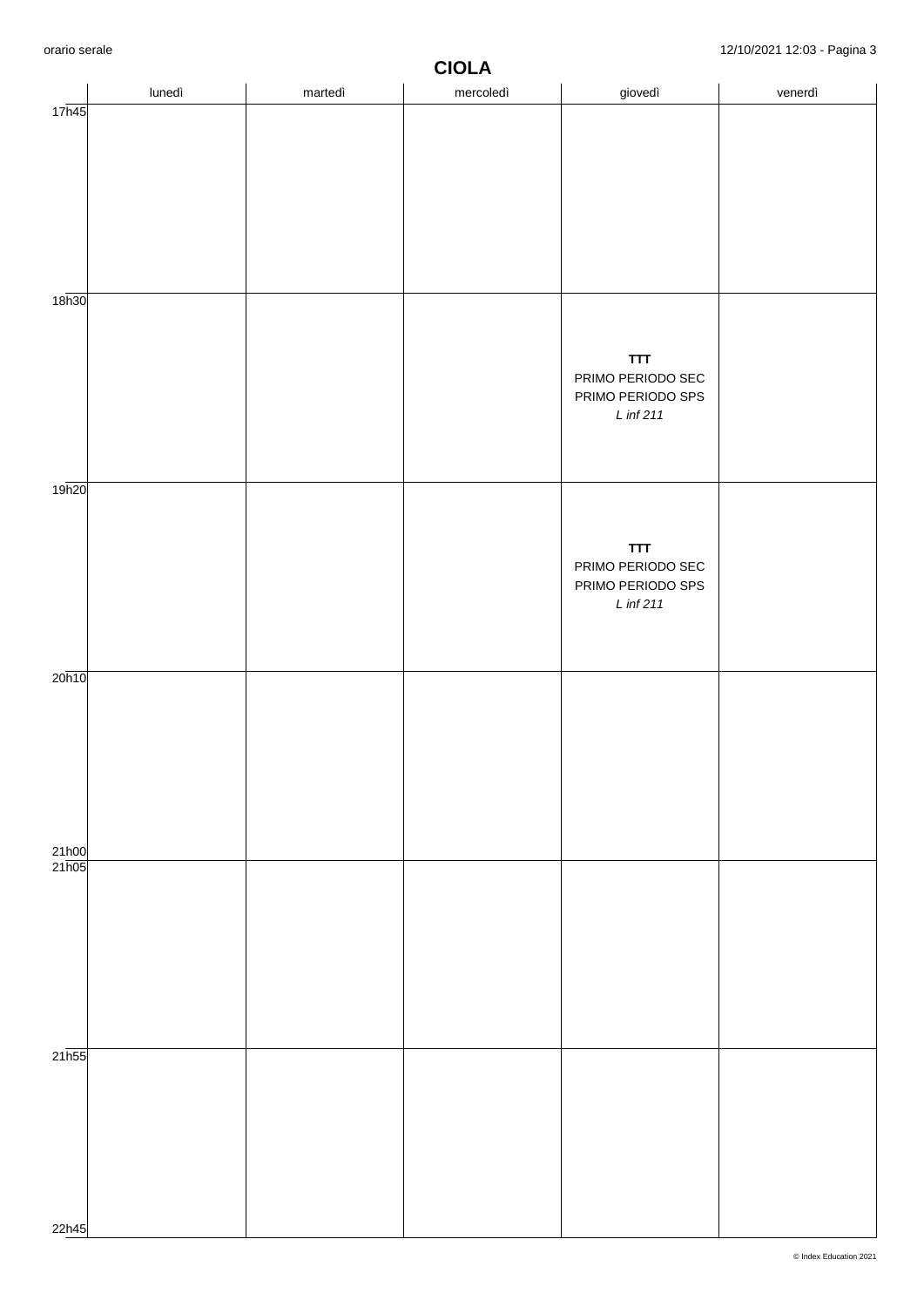|       | lunedì          | martedì        | mercoledì                           | giovedì        | venerdì                             |  |
|-------|-----------------|----------------|-------------------------------------|----------------|-------------------------------------|--|
| 17h45 |                 |                |                                     |                |                                     |  |
|       |                 |                |                                     |                |                                     |  |
|       |                 |                |                                     |                |                                     |  |
|       |                 |                | <b>INGLESE</b><br>5TUR              |                |                                     |  |
|       |                 |                | $215$                               |                |                                     |  |
|       |                 |                |                                     |                |                                     |  |
|       |                 |                |                                     |                |                                     |  |
|       |                 |                |                                     |                |                                     |  |
| 18h30 |                 |                |                                     |                |                                     |  |
|       |                 |                |                                     |                |                                     |  |
|       | <b>INGLESE</b>  |                | <b>INGLESE</b>                      |                | <b>INGLESE</b>                      |  |
|       | 4TUR            |                | 4SPS                                |                | 3SPS, 3TUR                          |  |
|       | 208             |                | 207                                 |                | 205                                 |  |
|       |                 |                |                                     |                |                                     |  |
|       |                 |                |                                     |                |                                     |  |
| 19h20 |                 |                |                                     |                |                                     |  |
|       |                 |                |                                     |                |                                     |  |
|       |                 |                |                                     |                |                                     |  |
|       | <b>INGLESE</b>  |                | <b>INGLESE</b>                      |                | <b>INGLESE</b><br>PRIMO PERIODO SEC |  |
|       | 5TUR            |                | 4SPS                                |                | PRIMO PERIODO SPS                   |  |
|       | $215\,$         |                | 207                                 |                | 203 ec az                           |  |
|       |                 |                |                                     |                |                                     |  |
|       |                 |                |                                     |                |                                     |  |
| 20h10 |                 |                |                                     |                |                                     |  |
|       |                 |                |                                     |                |                                     |  |
|       |                 |                |                                     |                |                                     |  |
|       | ${\sf SD}$      |                | <b>INGLESE</b><br>5SPS              | <b>DISP</b>    | <b>INGLESE</b><br>4SPS              |  |
|       | 212 ec az       |                | 213                                 | 212 ec az      | 207                                 |  |
|       |                 |                |                                     |                |                                     |  |
|       |                 |                |                                     |                |                                     |  |
| 21h00 |                 |                |                                     |                |                                     |  |
| 21h05 |                 |                |                                     |                |                                     |  |
|       |                 |                |                                     |                |                                     |  |
|       |                 | <b>INGLESE</b> |                                     | <b>INGLESE</b> | <b>INGLESE</b>                      |  |
|       | SD<br>212 ec az | 3SPS, 3TUR     | UD<br>212 ec az                     | 4TUR           | 5SPS                                |  |
|       |                 | 206            |                                     | 208            | 213                                 |  |
|       |                 |                |                                     |                |                                     |  |
|       |                 |                |                                     |                |                                     |  |
| 21h55 |                 |                |                                     |                |                                     |  |
|       |                 |                |                                     |                |                                     |  |
|       |                 |                |                                     |                |                                     |  |
|       | <b>INGLESE</b>  | <b>INGLESE</b> | <b>INGLESE</b><br>PRIMO PERIODO SEC | <b>INGLESE</b> | <b>INGLESE</b>                      |  |
|       | 5SPS            | 5TUR           | PRIMO PERIODO SPS                   | 3SPS, 3TUR     | 4TUR                                |  |
|       | 213             | 215            | 203 ec az                           | 206            | 208                                 |  |
|       |                 |                |                                     |                |                                     |  |
| 22h45 |                 |                |                                     |                |                                     |  |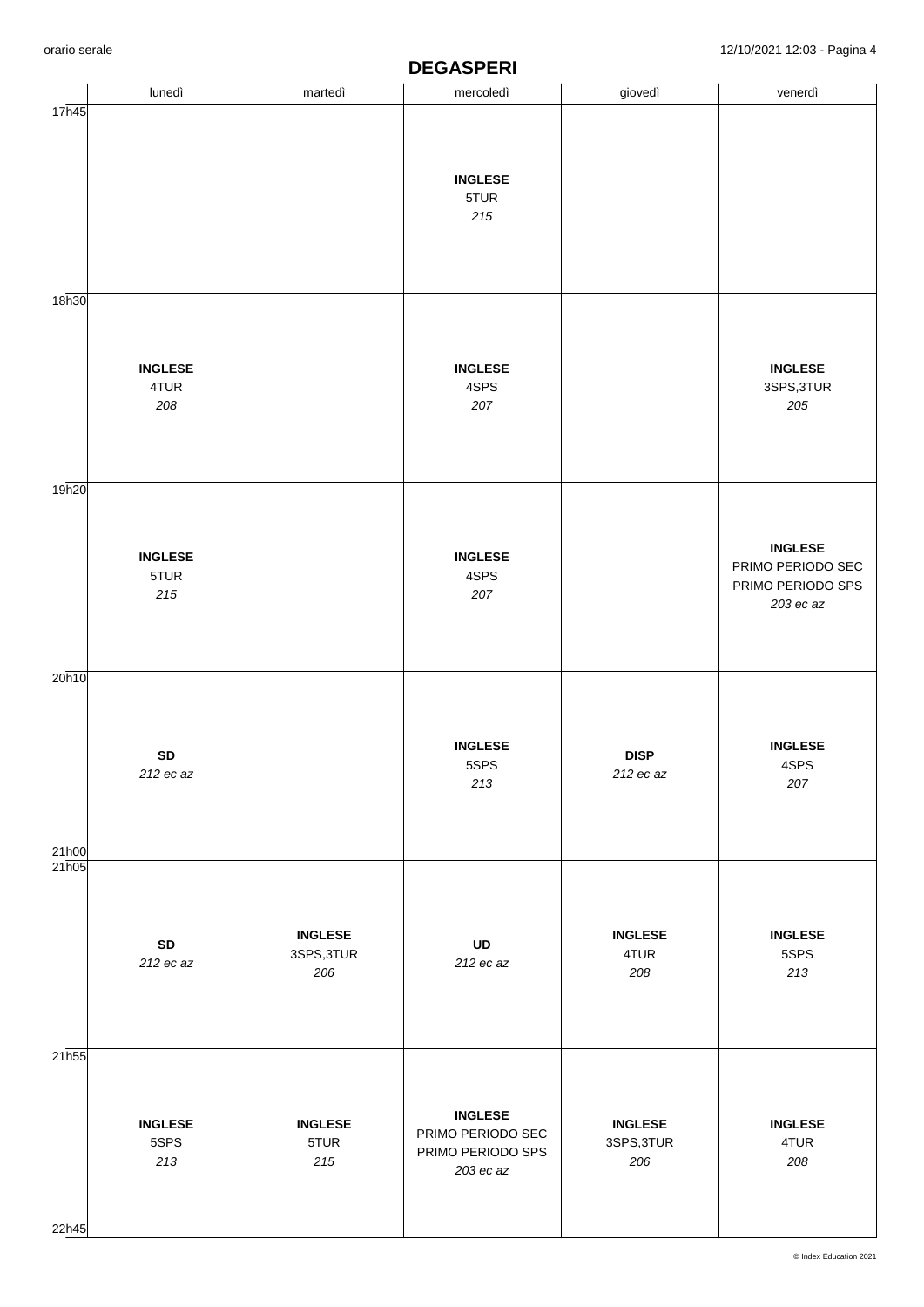|                   |                                                        |                                                                 | <u><b>IIVII UIVII INIDA</b></u>  |                                  |                                                        |
|-------------------|--------------------------------------------------------|-----------------------------------------------------------------|----------------------------------|----------------------------------|--------------------------------------------------------|
|                   | lunedì                                                 | martedì                                                         | mercoledì                        | giovedì                          | venerdì                                                |
| 17h45             |                                                        |                                                                 |                                  |                                  | <b>SCIENZE UMANE</b><br>PRIMO PERIODO SPS<br>203 ec az |
|                   |                                                        |                                                                 |                                  |                                  |                                                        |
| 18h30             | <b>SCIENZE UMANE</b><br>PRIMO PERIODO SPS<br>203 ec az |                                                                 | <b>PSICOLOGIA</b><br>5SPS<br>213 | <b>PSICOLOGIA</b><br>5SPS<br>213 | UD<br>204                                              |
| 19h20             |                                                        |                                                                 |                                  |                                  |                                                        |
|                   | <b>SCIENZE UMANE</b><br>PRIMO PERIODO SPS<br>203 ec az |                                                                 | UD                               | <b>PSICOLOGIA</b><br>5SPS<br>213 | <b>PSICOLOGIA</b><br>5SPS<br>213                       |
| 20h10             |                                                        |                                                                 |                                  |                                  |                                                        |
| 21h00             | <b>PSICOLOGIA</b><br>3SPS<br>205                       | <b>MTD/PSI</b><br><b>MEGA</b><br>PRIMO PERIODO SPS<br>203 ec az | <b>PSICOLOGIA</b><br>4SPS<br>207 |                                  |                                                        |
| 21h05             |                                                        |                                                                 |                                  |                                  |                                                        |
|                   | <b>PSICOLOGIA</b><br>3SPS<br>205                       | $\mathbf T$<br>204                                              | <b>PSICOLOGIA</b><br>4SPS<br>207 |                                  |                                                        |
| 21 <sub>h55</sub> |                                                        |                                                                 |                                  |                                  |                                                        |
|                   | <b>PSICOLOGIA</b><br>4SPS<br>207                       | <b>PSICOLOGIA</b><br>4SPS<br>207                                | <b>PSICOLOGIA</b><br>3SPS<br>205 |                                  | <b>PSICOLOGIA</b><br>3SPS<br>205                       |
|                   |                                                        |                                                                 |                                  |                                  |                                                        |
| 22h45             |                                                        |                                                                 |                                  |                                  |                                                        |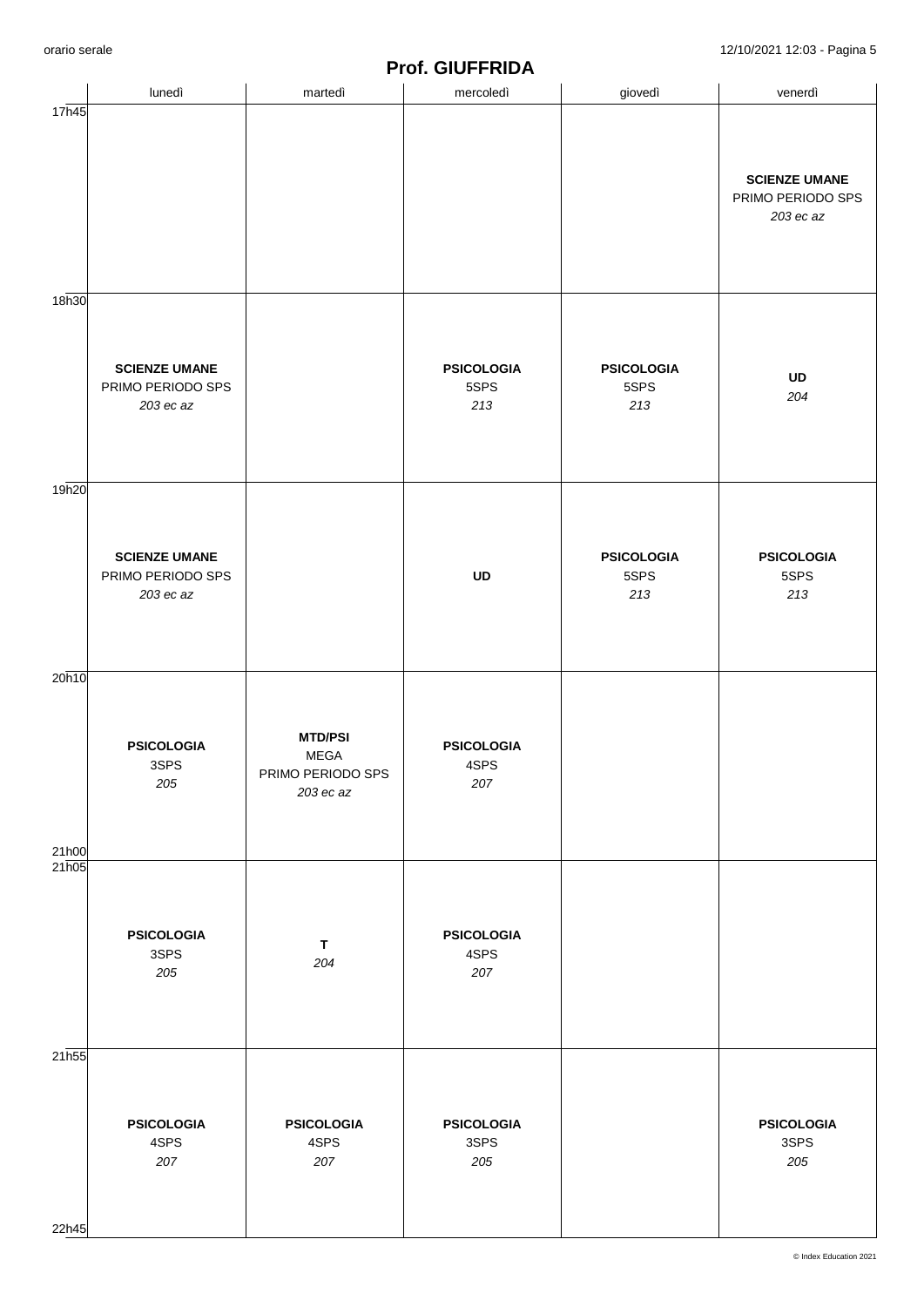|                    | lunedì | martedì | mercoledì                           | giovedì                          | venerdì                  |  |
|--------------------|--------|---------|-------------------------------------|----------------------------------|--------------------------|--|
| 17h45              |        |         |                                     |                                  |                          |  |
|                    |        |         |                                     |                                  |                          |  |
|                    |        |         |                                     |                                  |                          |  |
|                    |        |         |                                     |                                  |                          |  |
|                    |        |         |                                     |                                  |                          |  |
|                    |        |         |                                     |                                  |                          |  |
|                    |        |         |                                     |                                  |                          |  |
| 18h30              |        |         |                                     |                                  |                          |  |
|                    |        |         |                                     |                                  |                          |  |
|                    |        |         |                                     |                                  |                          |  |
|                    |        |         |                                     |                                  |                          |  |
|                    |        |         |                                     |                                  |                          |  |
|                    |        |         |                                     |                                  |                          |  |
|                    |        |         |                                     |                                  |                          |  |
| 19h20              |        |         |                                     |                                  |                          |  |
|                    |        |         |                                     |                                  |                          |  |
|                    |        |         | <b>ITALIANO</b>                     | <b>DISP</b>                      |                          |  |
|                    |        |         | PRIMO PERIODO SPS                   | 204                              |                          |  |
|                    |        |         | $203$ ec az                         |                                  |                          |  |
|                    |        |         |                                     |                                  |                          |  |
|                    |        |         |                                     |                                  |                          |  |
| 20h10              |        |         |                                     |                                  |                          |  |
|                    |        |         |                                     |                                  |                          |  |
|                    |        |         | <b>ITALIANO</b>                     | <b>ITALIANO</b>                  |                          |  |
|                    |        |         | PRIMO PERIODO SPS<br>$203$ ec az    | PRIMO PERIODO SPS<br>$203$ ec az |                          |  |
|                    |        |         |                                     |                                  |                          |  |
|                    |        |         |                                     |                                  |                          |  |
| 21h00<br>21h05     |        |         |                                     |                                  |                          |  |
|                    |        |         |                                     |                                  |                          |  |
|                    |        |         |                                     |                                  |                          |  |
|                    |        |         | <b>ITALIANO</b>                     |                                  | UD                       |  |
|                    |        |         | PRIMO PERIODO SPS<br>203 ec az, 204 |                                  | 212 ec az                |  |
|                    |        |         |                                     |                                  |                          |  |
|                    |        |         |                                     |                                  |                          |  |
| $21\overline{h55}$ |        |         |                                     |                                  |                          |  |
|                    |        |         |                                     |                                  |                          |  |
|                    |        |         |                                     |                                  |                          |  |
|                    |        |         |                                     |                                  | <b>ITALIANO</b>          |  |
|                    |        |         |                                     |                                  | PRIMO PERIODO SPS<br>204 |  |
|                    |        |         |                                     |                                  |                          |  |
|                    |        |         |                                     |                                  |                          |  |
| 22h45              |        |         |                                     |                                  |                          |  |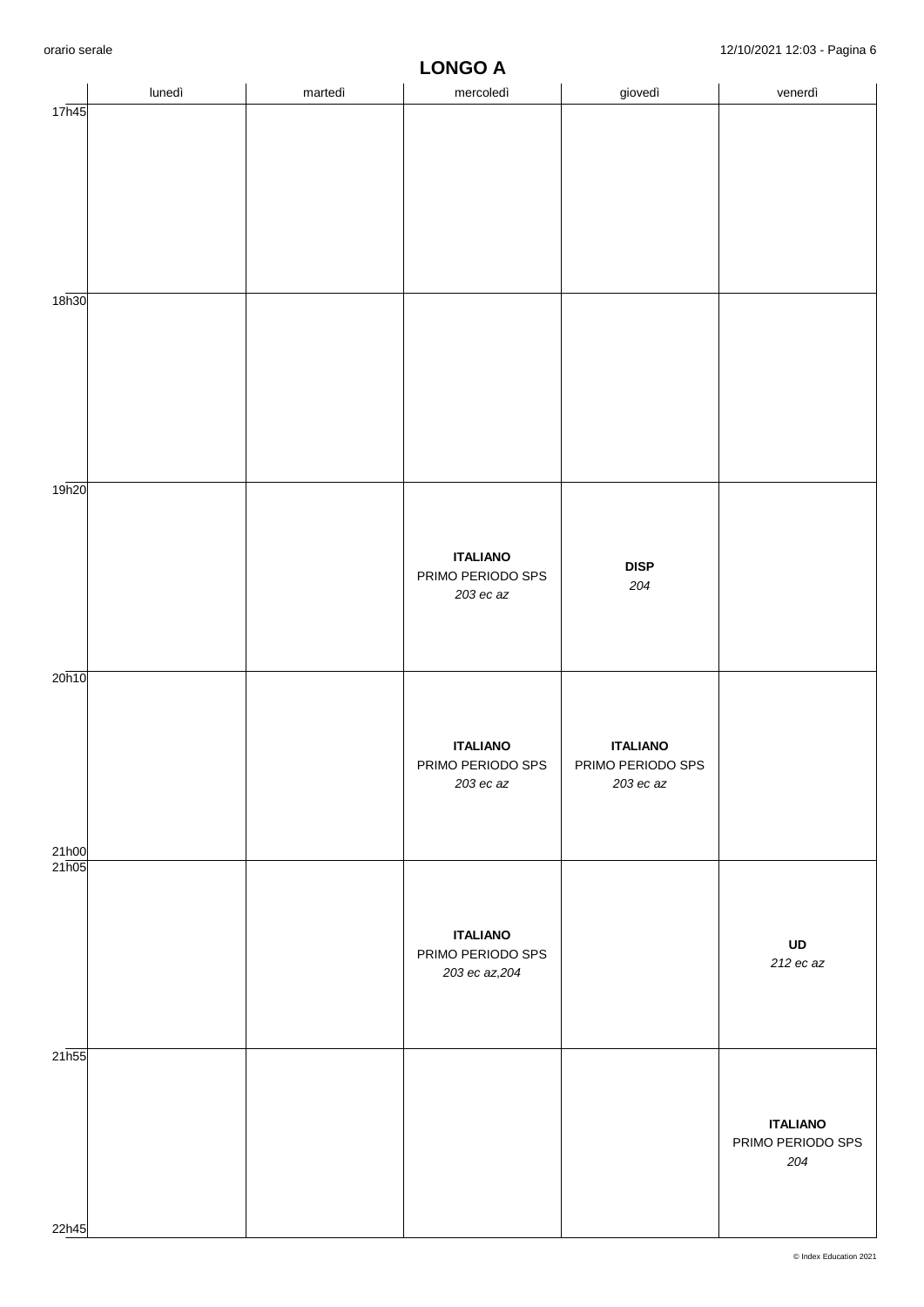|                    |        |         | <b>FAILOR</b> |         |                   |
|--------------------|--------|---------|---------------|---------|-------------------|
|                    | lunedì | martedì | mercoledì     | giovedì | venerdì           |
| 17 <sub>h45</sub>  |        |         |               |         |                   |
|                    |        |         |               |         |                   |
|                    |        |         |               |         |                   |
|                    |        |         |               |         |                   |
|                    |        |         |               |         |                   |
|                    |        |         |               |         |                   |
|                    |        |         |               |         |                   |
|                    |        |         |               |         |                   |
|                    |        |         |               |         |                   |
|                    |        |         |               |         |                   |
| 18 <sub>h30</sub>  |        |         |               |         |                   |
|                    |        |         |               |         |                   |
|                    |        |         |               |         |                   |
|                    |        |         |               |         |                   |
|                    |        |         |               |         |                   |
|                    |        |         |               |         |                   |
|                    |        |         |               |         |                   |
|                    |        |         |               |         |                   |
|                    |        |         |               |         |                   |
|                    |        |         |               |         |                   |
|                    |        |         |               |         |                   |
| 19h20              |        |         |               |         |                   |
|                    |        |         |               |         |                   |
|                    |        |         |               |         |                   |
|                    |        |         |               |         |                   |
|                    |        |         |               |         |                   |
|                    |        |         |               |         |                   |
|                    |        |         |               |         |                   |
|                    |        |         |               |         |                   |
|                    |        |         |               |         |                   |
|                    |        |         |               |         |                   |
| 20 <sub>h10</sub>  |        |         |               |         |                   |
|                    |        |         |               |         |                   |
|                    |        |         |               |         |                   |
|                    |        |         |               |         |                   |
|                    |        |         |               |         |                   |
|                    |        |         |               |         |                   |
|                    |        |         |               |         |                   |
|                    |        |         |               |         |                   |
|                    |        |         |               |         |                   |
|                    |        |         |               |         |                   |
| 21h00              |        |         |               |         |                   |
| 21h05              |        |         |               |         |                   |
|                    |        |         |               |         |                   |
|                    |        |         |               |         |                   |
|                    |        |         |               |         | <b>GEOGRAFIA</b>  |
|                    |        |         |               |         | PRIMO PERIODO SPS |
|                    |        |         |               |         | 204               |
|                    |        |         |               |         |                   |
|                    |        |         |               |         |                   |
|                    |        |         |               |         |                   |
|                    |        |         |               |         |                   |
| $21\overline{h55}$ |        |         |               |         |                   |
|                    |        |         |               |         |                   |
|                    |        |         |               |         |                   |
|                    |        |         |               |         |                   |
|                    |        |         |               |         |                   |
|                    |        |         |               |         | <b>ITA/GEO</b>    |
|                    |        |         |               |         |                   |
|                    |        |         |               |         |                   |
|                    |        |         |               |         |                   |
|                    |        |         |               |         |                   |
| 22h45              |        |         |               |         |                   |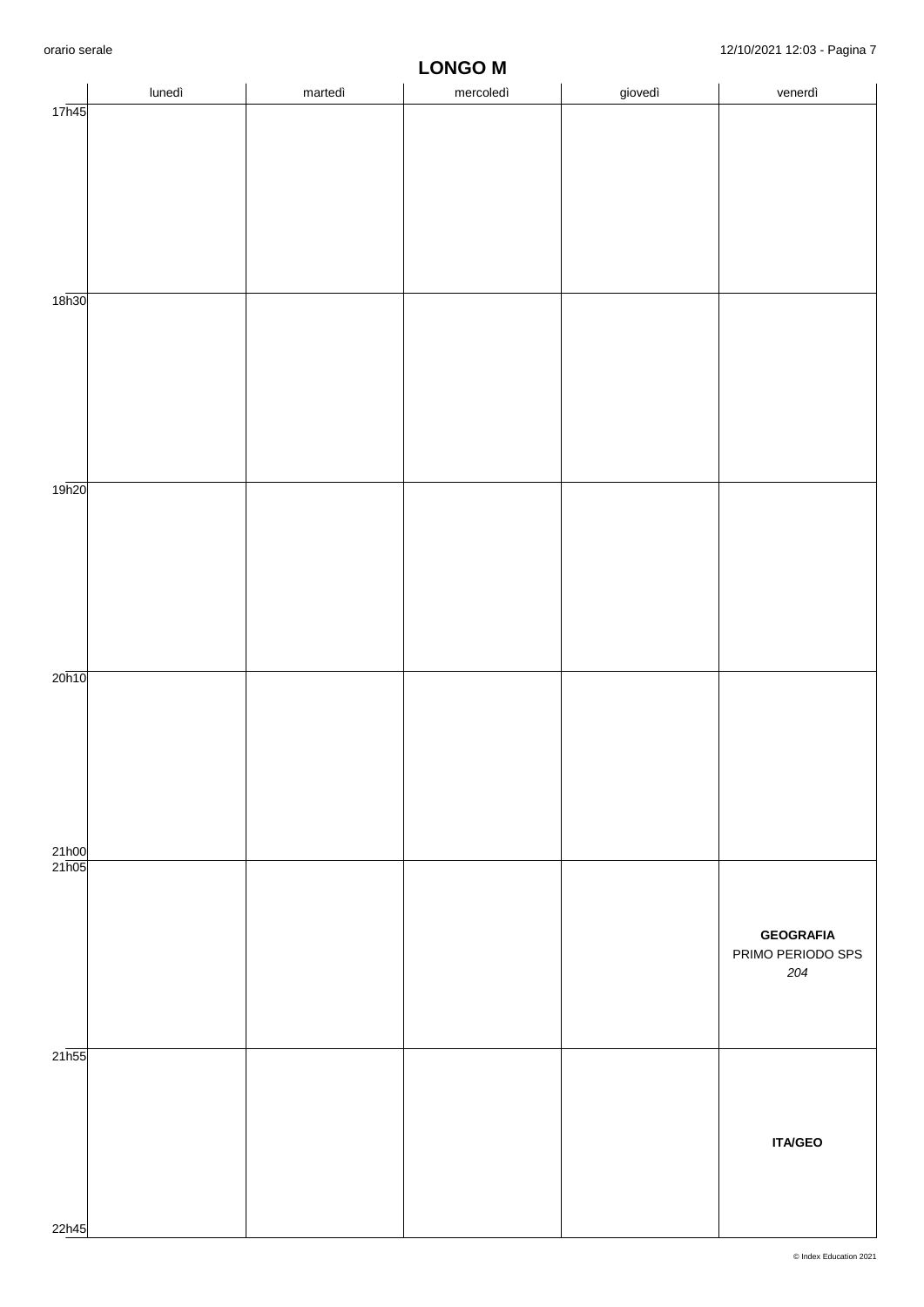|                   | lunedì | martedì                                | . <del>. .</del> .  .<br>mercoledì | giovedì | venerdì |
|-------------------|--------|----------------------------------------|------------------------------------|---------|---------|
| 17h45             |        |                                        |                                    |         |         |
|                   |        |                                        |                                    |         |         |
|                   |        |                                        |                                    |         |         |
|                   |        |                                        |                                    |         |         |
|                   |        |                                        |                                    |         |         |
|                   |        |                                        |                                    |         |         |
| 18 <sub>h30</sub> |        |                                        |                                    |         |         |
|                   |        |                                        |                                    |         |         |
|                   |        | U $2^{\circ}/4^{\circ}$ mese           |                                    |         |         |
|                   |        | 207                                    |                                    |         |         |
|                   |        |                                        |                                    |         |         |
|                   |        |                                        |                                    |         |         |
| 19h20             |        |                                        |                                    |         |         |
|                   |        |                                        |                                    |         |         |
|                   |        | <b>TEDESCO</b>                         |                                    |         |         |
|                   |        | 3SPS, 3TUR<br>206                      |                                    |         |         |
|                   |        |                                        |                                    |         |         |
|                   |        |                                        |                                    |         |         |
| 20h10             |        |                                        |                                    |         |         |
|                   |        |                                        |                                    |         |         |
|                   |        | <b>TEDESCO</b>                         |                                    |         |         |
|                   |        | 3SPS, 3TUR                             |                                    |         |         |
|                   |        | 206                                    |                                    |         |         |
|                   |        |                                        |                                    |         |         |
| 21h00<br>21h05    |        |                                        |                                    |         |         |
|                   |        |                                        |                                    |         |         |
|                   |        | <b>TEDESCO</b>                         |                                    |         |         |
|                   |        | PRIMO PERIODO SEC<br>PRIMO PERIODO SPS |                                    |         |         |
|                   |        | 203 ec az                              |                                    |         |         |
|                   |        |                                        |                                    |         |         |
| 21 <sub>h55</sub> |        |                                        |                                    |         |         |
|                   |        |                                        |                                    |         |         |
|                   |        | <b>TEDESCO</b>                         |                                    |         |         |
|                   |        | PRIMO PERIODO SEC<br>PRIMO PERIODO SPS |                                    |         |         |
|                   |        | 203 ec az                              |                                    |         |         |
|                   |        |                                        |                                    |         |         |
| 22h45             |        |                                        |                                    |         |         |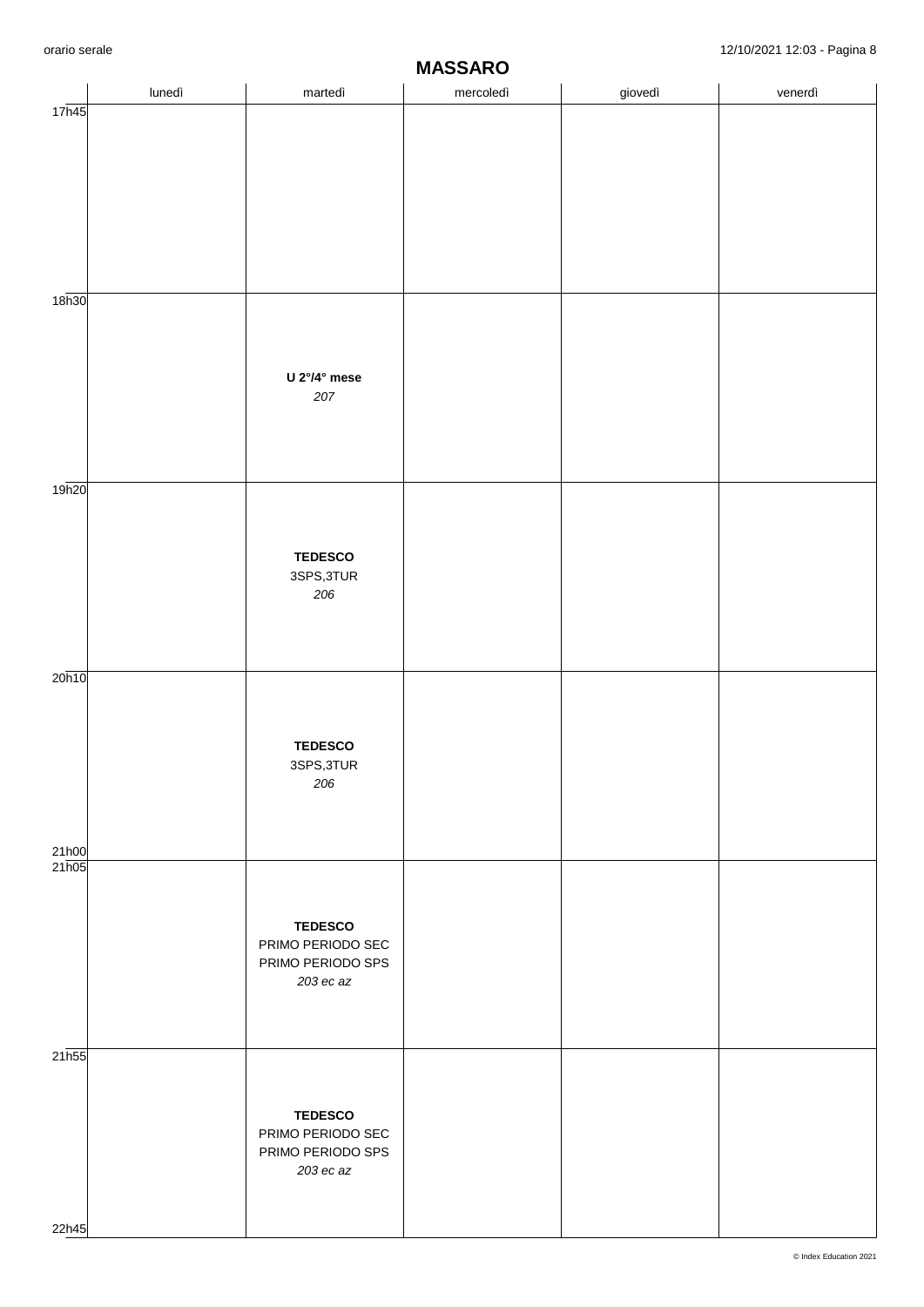|                | lunedì            | martedì                           | $m = 0H$<br>mercoledì | giovedì | venerdì |
|----------------|-------------------|-----------------------------------|-----------------------|---------|---------|
| 17h45          |                   |                                   |                       |         |         |
|                |                   |                                   |                       |         |         |
|                |                   |                                   |                       |         |         |
|                |                   |                                   |                       |         |         |
|                |                   |                                   |                       |         |         |
|                |                   |                                   |                       |         |         |
|                |                   |                                   |                       |         |         |
|                |                   |                                   |                       |         |         |
| 18h30          |                   |                                   |                       |         |         |
|                |                   |                                   |                       |         |         |
|                |                   |                                   |                       |         |         |
|                |                   | U 1settima mese                   |                       |         |         |
|                |                   | 208                               |                       |         |         |
|                |                   |                                   |                       |         |         |
|                |                   |                                   |                       |         |         |
|                |                   |                                   |                       |         |         |
| 19h20          |                   |                                   |                       |         |         |
|                |                   |                                   |                       |         |         |
|                |                   |                                   |                       |         |         |
|                |                   | <b>MET OP</b>                     |                       |         |         |
|                |                   | PRIMO PERIODO SPS                 |                       |         |         |
|                |                   | $203$ ec az                       |                       |         |         |
|                |                   |                                   |                       |         |         |
|                |                   |                                   |                       |         |         |
| 20h10          |                   |                                   |                       |         |         |
|                |                   |                                   |                       |         |         |
|                |                   |                                   |                       |         |         |
|                |                   | <b>MTD/PSI</b>                    |                       |         |         |
|                |                   | GIUFFRIDA S.<br>PRIMO PERIODO SPS |                       |         |         |
|                |                   | 203 ec az                         |                       |         |         |
|                |                   |                                   |                       |         |         |
|                |                   |                                   |                       |         |         |
| 21h00<br>21h05 |                   |                                   |                       |         |         |
|                |                   |                                   |                       |         |         |
|                |                   |                                   |                       |         |         |
|                | <b>MET OP</b>     |                                   |                       |         |         |
|                | PRIMO PERIODO SPS |                                   |                       |         |         |
|                | 203 ec az         |                                   |                       |         |         |
|                |                   |                                   |                       |         |         |
|                |                   |                                   |                       |         |         |
| 21h55          |                   |                                   |                       |         |         |
|                |                   |                                   |                       |         |         |
|                |                   |                                   |                       |         |         |
|                | <b>MET OP</b>     |                                   |                       |         |         |
|                | PRIMO PERIODO SPS |                                   |                       |         |         |
|                | $203$ ec az       |                                   |                       |         |         |
|                |                   |                                   |                       |         |         |
|                |                   |                                   |                       |         |         |
| 22h45          |                   |                                   |                       |         |         |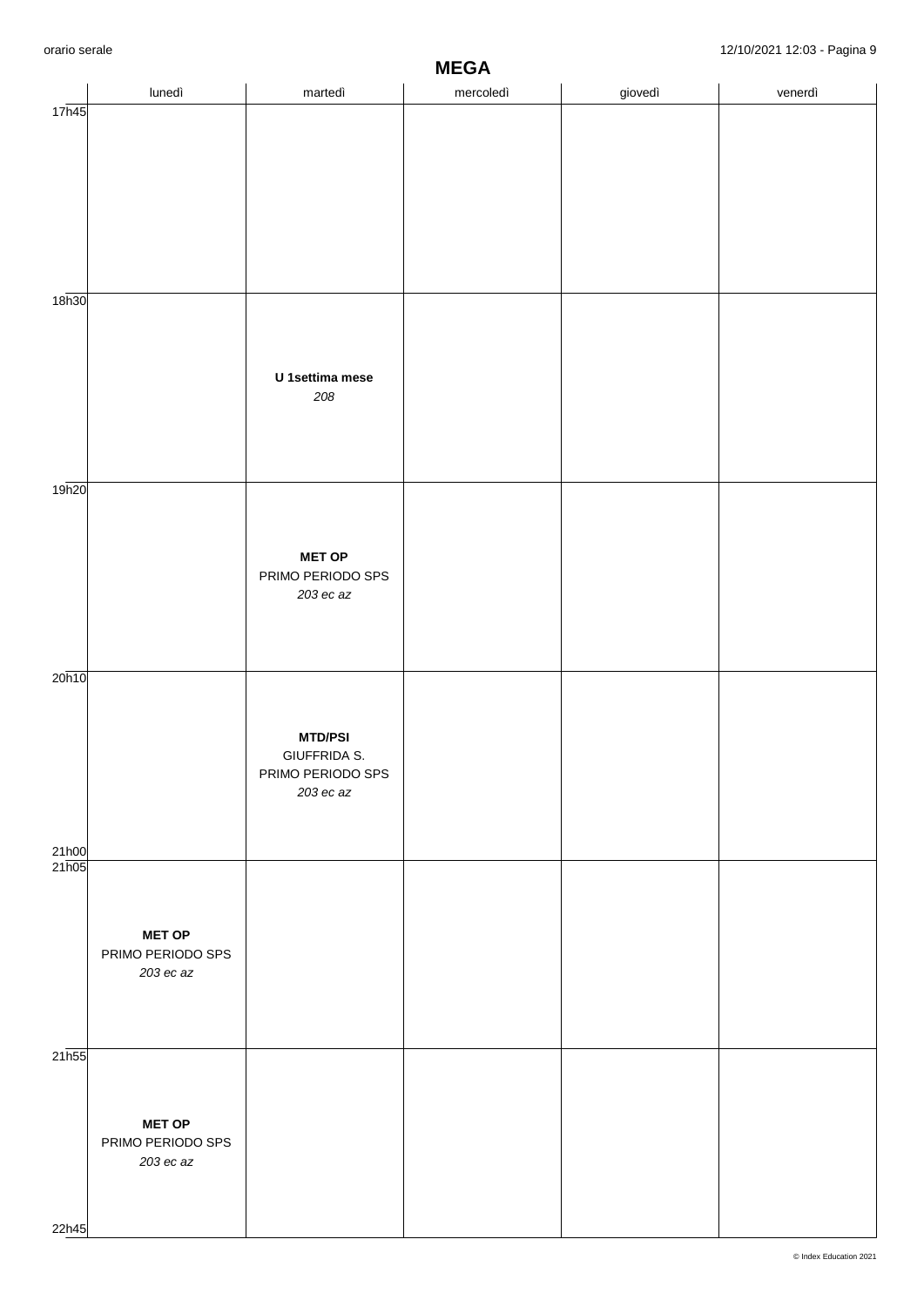|                   |                               |                          | $\bf{m}$                                                                                    |                   |                   |
|-------------------|-------------------------------|--------------------------|---------------------------------------------------------------------------------------------|-------------------|-------------------|
|                   | lunedì                        | martedì                  | mercoledì                                                                                   | giovedì           | venerdì           |
| 17h45             |                               |                          |                                                                                             |                   |                   |
|                   |                               |                          |                                                                                             |                   |                   |
|                   |                               |                          |                                                                                             |                   |                   |
|                   |                               |                          |                                                                                             |                   |                   |
|                   |                               |                          |                                                                                             |                   |                   |
|                   |                               |                          |                                                                                             |                   |                   |
|                   |                               |                          |                                                                                             |                   |                   |
|                   |                               |                          |                                                                                             |                   |                   |
|                   |                               |                          |                                                                                             |                   |                   |
|                   |                               |                          |                                                                                             |                   |                   |
| 18h30             |                               |                          |                                                                                             |                   |                   |
|                   |                               |                          |                                                                                             |                   |                   |
|                   |                               |                          |                                                                                             |                   |                   |
|                   | <b>TEC TURIST</b>             |                          | <b>TEC TURIST</b>                                                                           | <b>TEC TURIST</b> |                   |
|                   | 3TUR                          |                          | 3TUR                                                                                        | 5TUR              |                   |
|                   | 206                           |                          | 206                                                                                         | 215               |                   |
|                   |                               |                          |                                                                                             |                   |                   |
|                   |                               |                          |                                                                                             |                   |                   |
|                   |                               |                          |                                                                                             |                   |                   |
| 19h20             |                               |                          |                                                                                             |                   |                   |
|                   |                               |                          |                                                                                             |                   |                   |
|                   |                               |                          |                                                                                             |                   |                   |
|                   |                               |                          |                                                                                             |                   |                   |
|                   | <b>TECNICA AMMINISTRATIVA</b> |                          | <b>TEC TURIST</b>                                                                           | <b>TEC TURIST</b> | <b>TEC TURIST</b> |
|                   | 5SPS                          |                          | 3TUR                                                                                        | 5TUR              | 5TUR              |
|                   | $213$                         |                          | 206                                                                                         | 215               | 215               |
|                   |                               |                          |                                                                                             |                   |                   |
|                   |                               |                          |                                                                                             |                   |                   |
|                   |                               |                          |                                                                                             |                   |                   |
| 20h10             |                               |                          |                                                                                             |                   |                   |
|                   |                               |                          |                                                                                             |                   |                   |
|                   |                               |                          |                                                                                             |                   |                   |
|                   |                               |                          |                                                                                             |                   |                   |
|                   | <b>TEC TURIST</b>             | <b>EC AZIEND</b>         | <b>TEC TURIST</b>                                                                           | <b>TEC TURIST</b> |                   |
|                   | 5TUR<br>215                   | PRIMO PERIODO SEC<br>204 | 4TUR<br>208                                                                                 | 4TUR<br>208       |                   |
|                   |                               |                          |                                                                                             |                   |                   |
|                   |                               |                          |                                                                                             |                   |                   |
|                   |                               |                          |                                                                                             |                   |                   |
| 21h00             |                               |                          |                                                                                             |                   |                   |
| 21h05             |                               |                          |                                                                                             |                   |                   |
|                   |                               |                          |                                                                                             |                   |                   |
|                   |                               |                          |                                                                                             |                   |                   |
|                   | <b>TEC TURIST</b>             |                          | <b>TEC TURIST</b>                                                                           |                   |                   |
|                   | 3TUR                          | UD                       | 4TUR                                                                                        | UD                | <b>EC AZIEND</b>  |
|                   | 206                           | 216                      | 208                                                                                         | 216               | PRIMO PERIODO SEC |
|                   |                               |                          |                                                                                             |                   |                   |
|                   |                               |                          |                                                                                             |                   |                   |
|                   |                               |                          |                                                                                             |                   |                   |
| 21 <sub>h55</sub> |                               |                          |                                                                                             |                   |                   |
|                   |                               |                          |                                                                                             |                   |                   |
|                   |                               |                          |                                                                                             |                   |                   |
|                   |                               |                          |                                                                                             |                   |                   |
|                   | <b>TEC TURIST</b>             |                          | TECNICA AMMINISTRATIVA TECNICA AMMINISTRATIVA TECNICA AMMINISTRATIVA TECNICA AMMINISTRATIVA |                   |                   |
|                   | 4TUR                          | 5SPS                     | 4SPS                                                                                        | 4SPS              | 4SPS              |
|                   | 208                           | 213                      | 207                                                                                         | 207               | 207               |
|                   |                               |                          |                                                                                             |                   |                   |
|                   |                               |                          |                                                                                             |                   |                   |
|                   |                               |                          |                                                                                             |                   |                   |
| 22h45             |                               |                          |                                                                                             |                   |                   |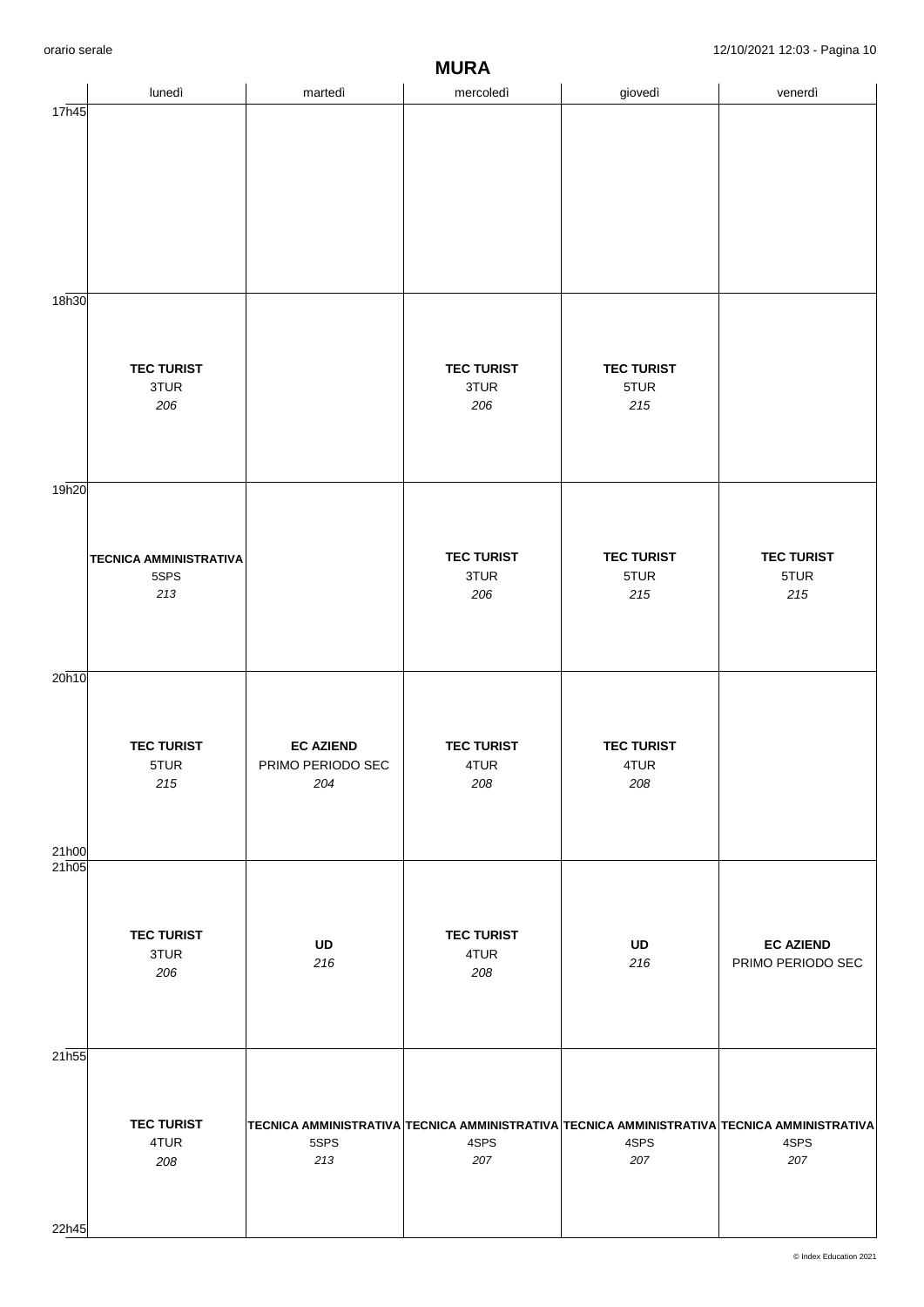|                             | lunedì          | martedì                 | . <i>.</i> <del>.</del> .<br>mercoledì | giovedì               | venerdì |
|-----------------------------|-----------------|-------------------------|----------------------------------------|-----------------------|---------|
| 17h45                       |                 |                         |                                        |                       |         |
|                             |                 |                         |                                        |                       |         |
|                             |                 |                         |                                        |                       |         |
|                             |                 |                         |                                        |                       |         |
|                             |                 |                         |                                        |                       |         |
|                             |                 |                         |                                        |                       |         |
|                             |                 |                         |                                        |                       |         |
| 18 <sub>h30</sub>           |                 |                         |                                        |                       |         |
|                             |                 |                         |                                        |                       |         |
|                             |                 |                         |                                        |                       |         |
|                             | <b>MET OP</b>   | <b>MET OP</b>           |                                        |                       |         |
|                             | 4SPS<br>$207\,$ | $3{\sf SPS}$<br>$205\,$ |                                        | <b>MET OP C</b>       |         |
|                             |                 |                         |                                        |                       |         |
|                             |                 |                         |                                        |                       |         |
|                             |                 |                         |                                        |                       |         |
| 19h20                       |                 |                         |                                        |                       |         |
|                             |                 |                         |                                        |                       |         |
|                             |                 |                         | <b>MET OP</b>                          |                       |         |
|                             | <b>MET OP C</b> |                         | 3SPS                                   | <b>MET OP C</b>       |         |
|                             |                 |                         | 205                                    |                       |         |
|                             |                 |                         |                                        |                       |         |
|                             |                 |                         |                                        |                       |         |
| 20h10                       |                 |                         |                                        |                       |         |
|                             |                 |                         |                                        |                       |         |
|                             |                 |                         |                                        |                       |         |
|                             | <b>MET OP C</b> |                         |                                        | <b>MET OP</b><br>4SPS |         |
|                             |                 |                         |                                        | $207\,$               |         |
|                             |                 |                         |                                        |                       |         |
|                             |                 |                         |                                        |                       |         |
| 21h00<br>$21\overline{h05}$ |                 |                         |                                        |                       |         |
|                             |                 |                         |                                        |                       |         |
|                             |                 |                         |                                        |                       |         |
|                             |                 |                         |                                        |                       |         |
|                             |                 |                         |                                        |                       |         |
|                             |                 |                         |                                        |                       |         |
|                             |                 |                         |                                        |                       |         |
|                             |                 |                         |                                        |                       |         |
| $21\overline{h55}$          |                 |                         |                                        |                       |         |
|                             |                 |                         |                                        |                       |         |
|                             |                 |                         |                                        |                       |         |
|                             |                 |                         |                                        |                       |         |
|                             |                 |                         |                                        |                       |         |
|                             |                 |                         |                                        |                       |         |
| 22h45                       |                 |                         |                                        |                       |         |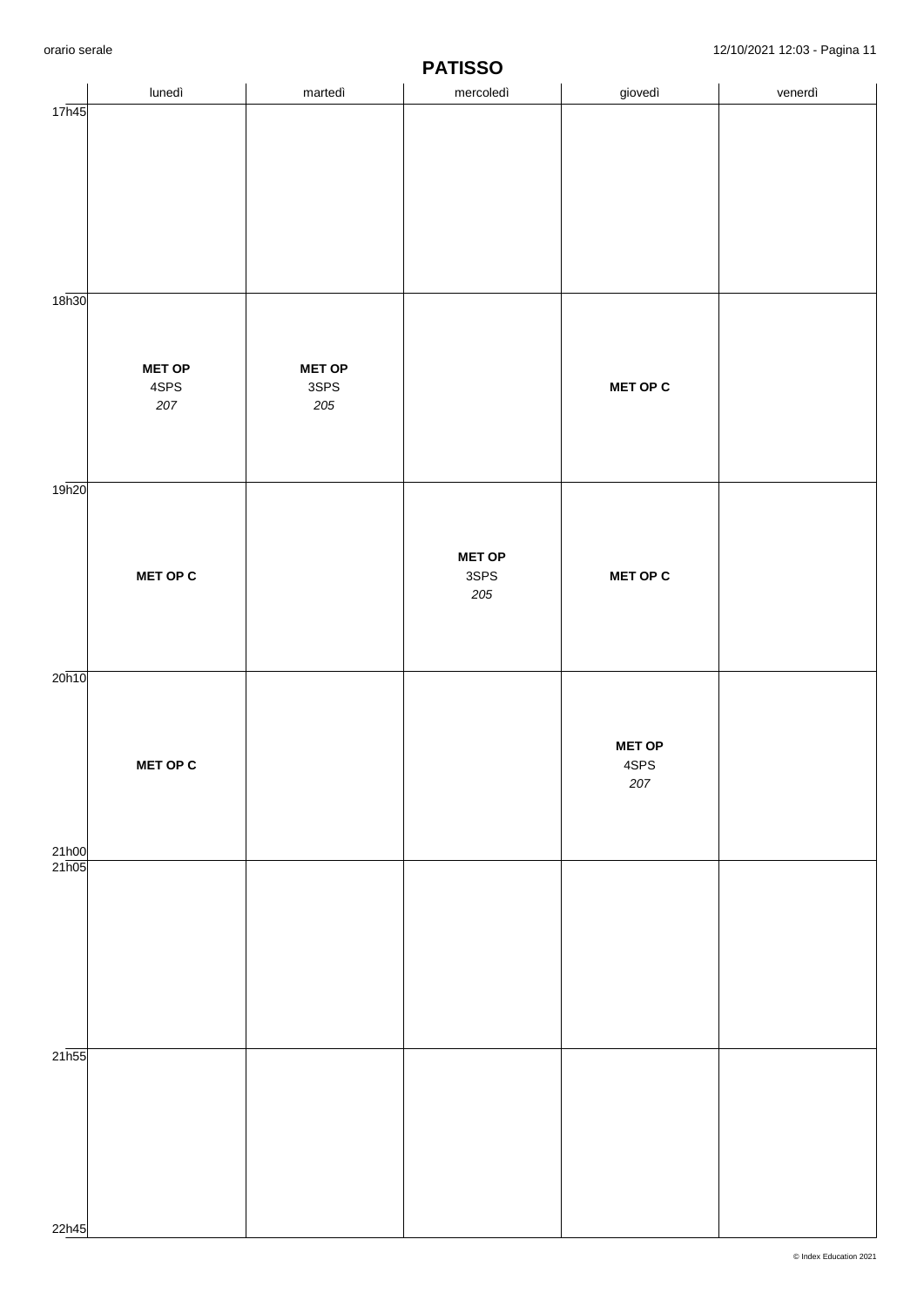|                   | lunedì | martedì         | .<br>.<br>mercoledì | giovedì | venerdì                 |
|-------------------|--------|-----------------|---------------------|---------|-------------------------|
| 17h45             |        |                 |                     |         |                         |
|                   |        |                 |                     |         |                         |
|                   |        |                 |                     |         |                         |
|                   |        |                 |                     |         |                         |
|                   |        |                 |                     |         |                         |
|                   |        |                 |                     |         |                         |
| 18 <sub>h30</sub> |        |                 |                     |         |                         |
|                   |        |                 |                     |         |                         |
|                   |        |                 |                     |         |                         |
|                   |        | <b>SPAGNOLO</b> |                     |         | <b>SPAGNOLO</b>         |
|                   |        | 3TUR<br>206     |                     |         | 5TUR<br>$215$           |
|                   |        |                 |                     |         |                         |
|                   |        |                 |                     |         |                         |
| 19h20             |        |                 |                     |         |                         |
|                   |        |                 |                     |         |                         |
|                   |        |                 |                     |         |                         |
|                   |        | UD              |                     |         | <b>SPAGNOLO</b><br>3TUR |
|                   |        | 205             |                     |         | 206                     |
|                   |        |                 |                     |         |                         |
|                   |        |                 |                     |         |                         |
| 20h10             |        |                 |                     |         |                         |
|                   |        |                 |                     |         |                         |
|                   |        |                 |                     |         |                         |
|                   |        |                 |                     |         |                         |
|                   |        |                 |                     |         |                         |
|                   |        |                 |                     |         |                         |
| 21h00             |        |                 |                     |         |                         |
| 21h05             |        |                 |                     |         |                         |
|                   |        |                 |                     |         |                         |
|                   |        | <b>SPAGNOLO</b> |                     |         | <b>SPAGNOLO</b>         |
|                   |        | 5TUR            |                     |         | 4TUR                    |
|                   |        | 215             |                     |         | 208                     |
|                   |        |                 |                     |         |                         |
|                   |        |                 |                     |         |                         |
| 21h55             |        |                 |                     |         |                         |
|                   |        |                 |                     |         |                         |
|                   |        | <b>SPAGNOLO</b> |                     |         |                         |
|                   |        | 4TUR            |                     |         |                         |
|                   |        | 208             |                     |         |                         |
|                   |        |                 |                     |         |                         |
| 22h45             |        |                 |                     |         |                         |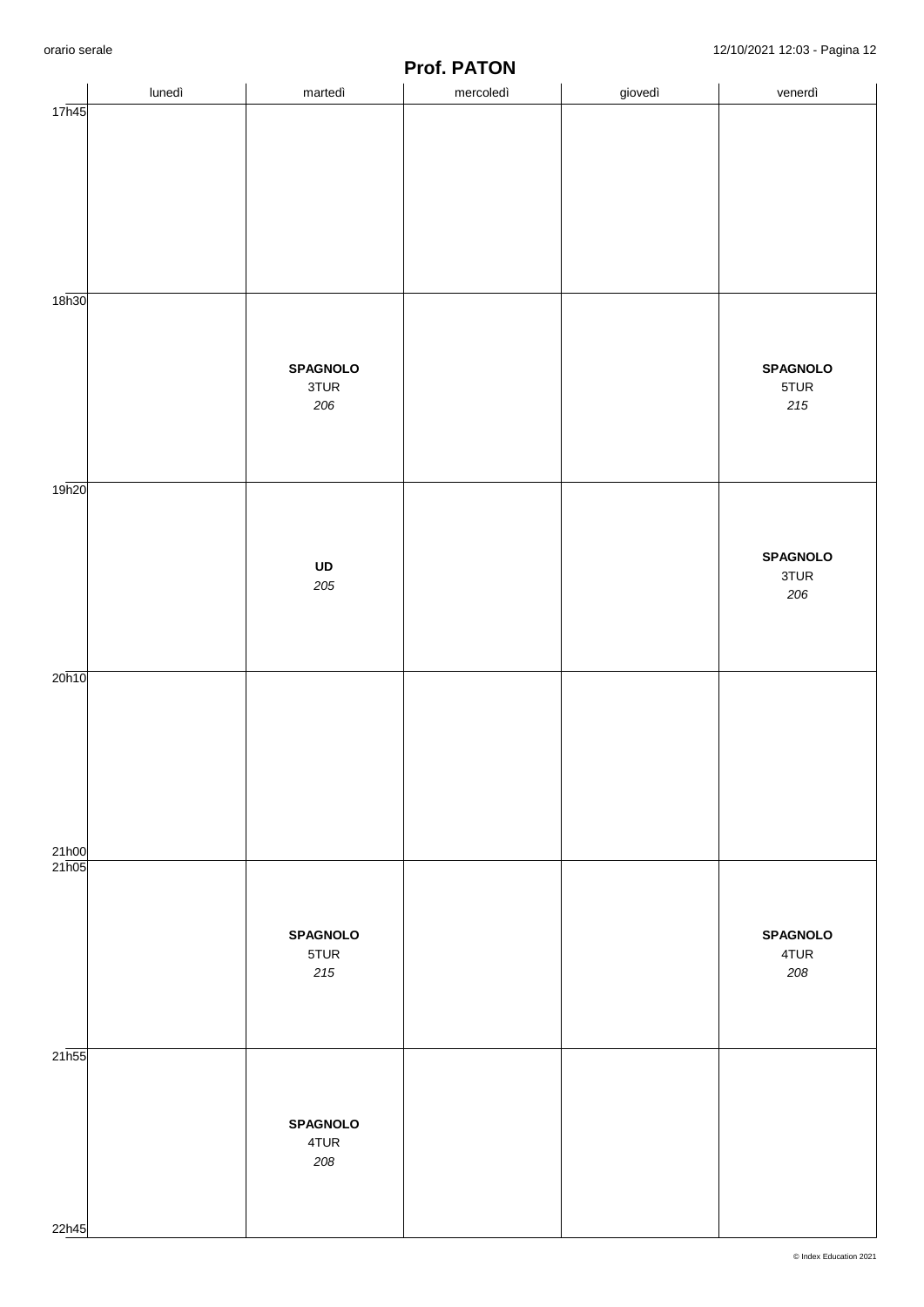|                   |                               |                               | .                                    |                              |                               |
|-------------------|-------------------------------|-------------------------------|--------------------------------------|------------------------------|-------------------------------|
|                   | lunedì                        | martedì                       | mercoledì                            | giovedì                      | venerdì                       |
| 17h45             |                               |                               |                                      |                              |                               |
|                   |                               |                               |                                      |                              |                               |
|                   |                               |                               |                                      | LETTERE                      |                               |
|                   |                               |                               |                                      | 3SPS, 3TUR                   |                               |
|                   |                               |                               |                                      | 209                          |                               |
|                   |                               |                               |                                      |                              |                               |
|                   |                               |                               |                                      |                              |                               |
| 18 <sub>h30</sub> |                               |                               |                                      |                              |                               |
|                   |                               |                               |                                      |                              |                               |
|                   |                               |                               |                                      |                              |                               |
|                   | <b>ITALIANO</b><br>5SPS,5TUR  | <b>ITALIANO</b><br>5SPS, 5TUR | <b>ITALIANO</b><br>PRIMO PERIODO SEC | LETTERE<br>3SPS, 3TUR        | <b>ITALIANO</b><br>4SPS, 4TUR |
|                   | 209                           | 209                           | 209                                  | 209                          | 209                           |
|                   |                               |                               |                                      |                              |                               |
|                   |                               |                               |                                      |                              |                               |
| 19h20             |                               |                               |                                      |                              |                               |
|                   |                               |                               |                                      |                              |                               |
|                   |                               |                               |                                      |                              |                               |
|                   | <b>ITALIANO</b>               | <b>ITALIANO</b>               | <b>ITALIANO</b>                      | LETTERE                      | SD                            |
|                   | PRIMO PERIODO SEC<br>209      | 5SPS, 5TUR<br>209             | PRIMO PERIODO SEC<br>209             | 3SPS, 3TUR<br>209            | 209                           |
|                   |                               |                               |                                      |                              |                               |
|                   |                               |                               |                                      |                              |                               |
|                   |                               |                               |                                      |                              |                               |
| 20h10             |                               |                               |                                      |                              |                               |
|                   |                               |                               |                                      |                              |                               |
|                   | <b>ITALIANO</b>               | <b>ITALIANO</b>               |                                      | <b>ITALIANO</b>              | <b>ITALIANO</b>               |
|                   | 4SPS, 4TUR                    | 4SPS, 4TUR                    | $\mathsf T$<br>209                   | PRIMO PERIODO SEC            | 5SPS,5TUR                     |
|                   | 209                           | 209                           |                                      | 209                          | 209                           |
|                   |                               |                               |                                      |                              |                               |
| 21h00             |                               |                               |                                      |                              |                               |
| 21h05             |                               |                               |                                      |                              |                               |
|                   |                               |                               |                                      |                              |                               |
|                   |                               |                               |                                      |                              |                               |
|                   | <b>ITALIANO</b><br>4SPS, 4TUR | <b>ITALIANO</b><br>4SPS, 4TUR | <b>ITALIANO</b><br>PRIMO PERIODO SEC | <b>ITALIANO</b><br>5SPS,5TUR | <b>LETTERE</b><br>3SPS, 3TUR  |
|                   | 209                           | 209                           | 209                                  | 209                          | 209                           |
|                   |                               |                               |                                      |                              |                               |
|                   |                               |                               |                                      |                              |                               |
| 21 <sub>h55</sub> |                               |                               |                                      |                              |                               |
|                   |                               |                               |                                      |                              |                               |
|                   |                               |                               |                                      |                              |                               |
|                   | <b>LETTERE</b>                |                               |                                      | <b>ITALIANO</b>              |                               |
|                   | 3SPS, 3TUR                    |                               |                                      | PRIMO PERIODO SEC            |                               |
|                   | 209                           |                               |                                      | 209                          |                               |
|                   |                               |                               |                                      |                              |                               |
| 22h45             |                               |                               |                                      |                              |                               |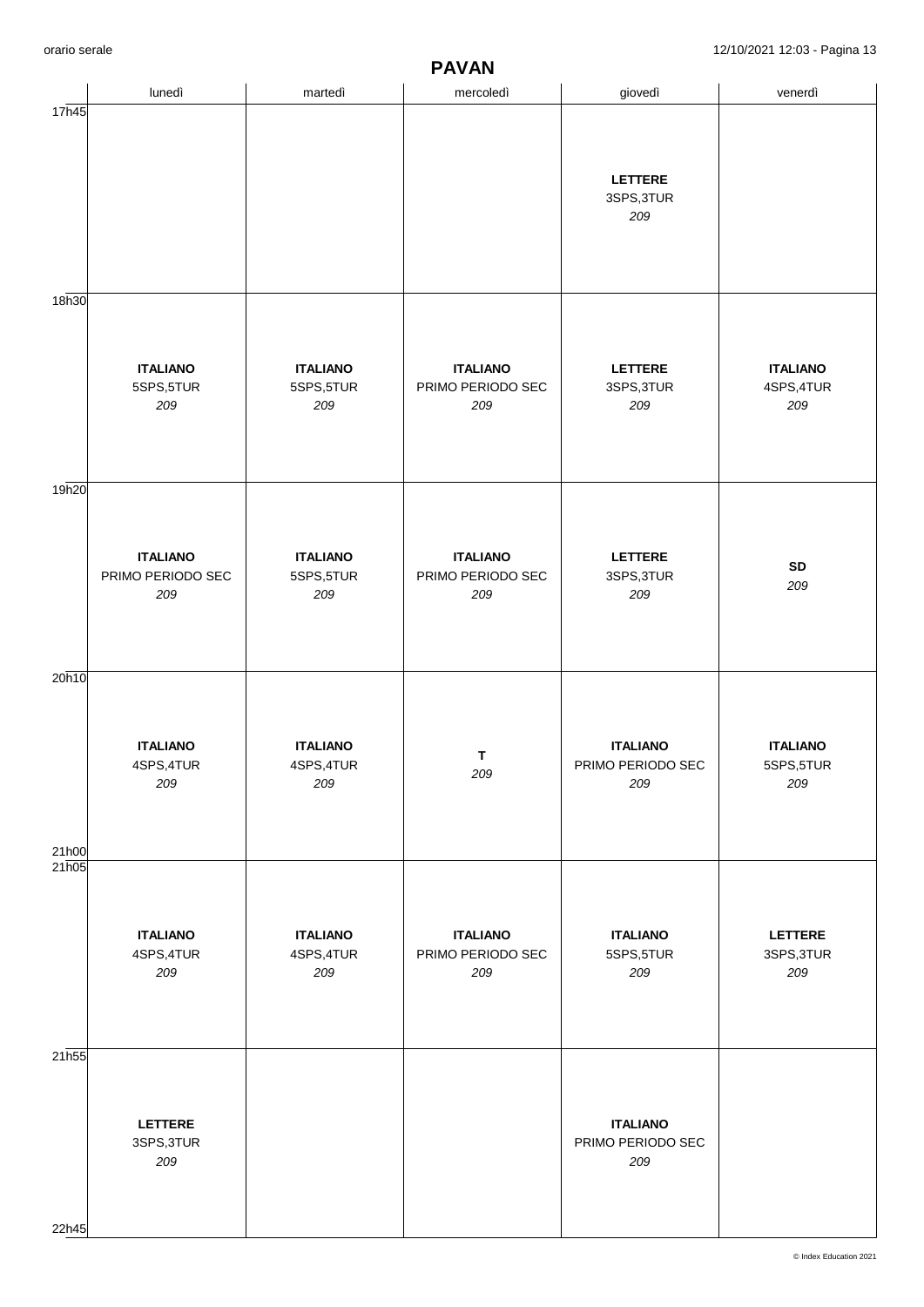|       | lunedì         | martedì | .<br>mercoledì  | giovedì         | venerdì        |
|-------|----------------|---------|-----------------|-----------------|----------------|
| 17h45 |                |         |                 |                 |                |
|       |                |         |                 |                 |                |
|       |                |         |                 |                 | <b>TEDESCO</b> |
|       |                |         |                 |                 | 4SPS           |
|       |                |         |                 |                 | 207            |
|       |                |         |                 |                 |                |
|       |                |         |                 |                 |                |
| 18h30 |                |         |                 |                 |                |
|       |                |         |                 |                 |                |
|       |                |         | <b>TEDESCO</b>  |                 |                |
|       |                |         | 4TUR            |                 |                |
|       |                |         | 208             |                 |                |
|       |                |         |                 |                 |                |
|       |                |         |                 |                 |                |
| 19h20 |                |         |                 |                 |                |
|       |                |         |                 |                 |                |
|       |                |         | $\mathsf T$     |                 |                |
|       |                |         | 212 ec az       |                 |                |
|       |                |         |                 |                 |                |
|       |                |         |                 |                 |                |
|       |                |         |                 |                 |                |
| 20h10 |                |         |                 |                 |                |
|       |                |         |                 |                 |                |
|       |                |         | <b>TEDESCO</b>  | <b>TEDESCO</b>  |                |
|       |                |         | 5TUR<br>$2\,15$ | 5TUR<br>$215\,$ |                |
|       |                |         |                 |                 |                |
|       |                |         |                 |                 |                |
| 21h00 |                |         |                 |                 |                |
| 21h05 |                |         |                 |                 |                |
|       |                |         |                 |                 |                |
|       | <b>TEDESCO</b> |         | <b>TEDESCO</b>  | <b>TEDESCO</b>  |                |
|       | 5SPS<br>213    |         | 5SPS<br>213     | 4SPS<br>207     |                |
|       |                |         |                 |                 |                |
|       |                |         |                 |                 |                |
|       |                |         |                 |                 |                |
| 21h55 |                |         |                 |                 |                |
|       |                |         |                 |                 |                |
|       | <b>TEDESCO</b> |         |                 | <b>TEDESCO</b>  |                |
|       | 5TUR           |         |                 | 4TUR            |                |
|       | 215            |         |                 | 208             |                |
|       |                |         |                 |                 |                |
| 22h45 |                |         |                 |                 |                |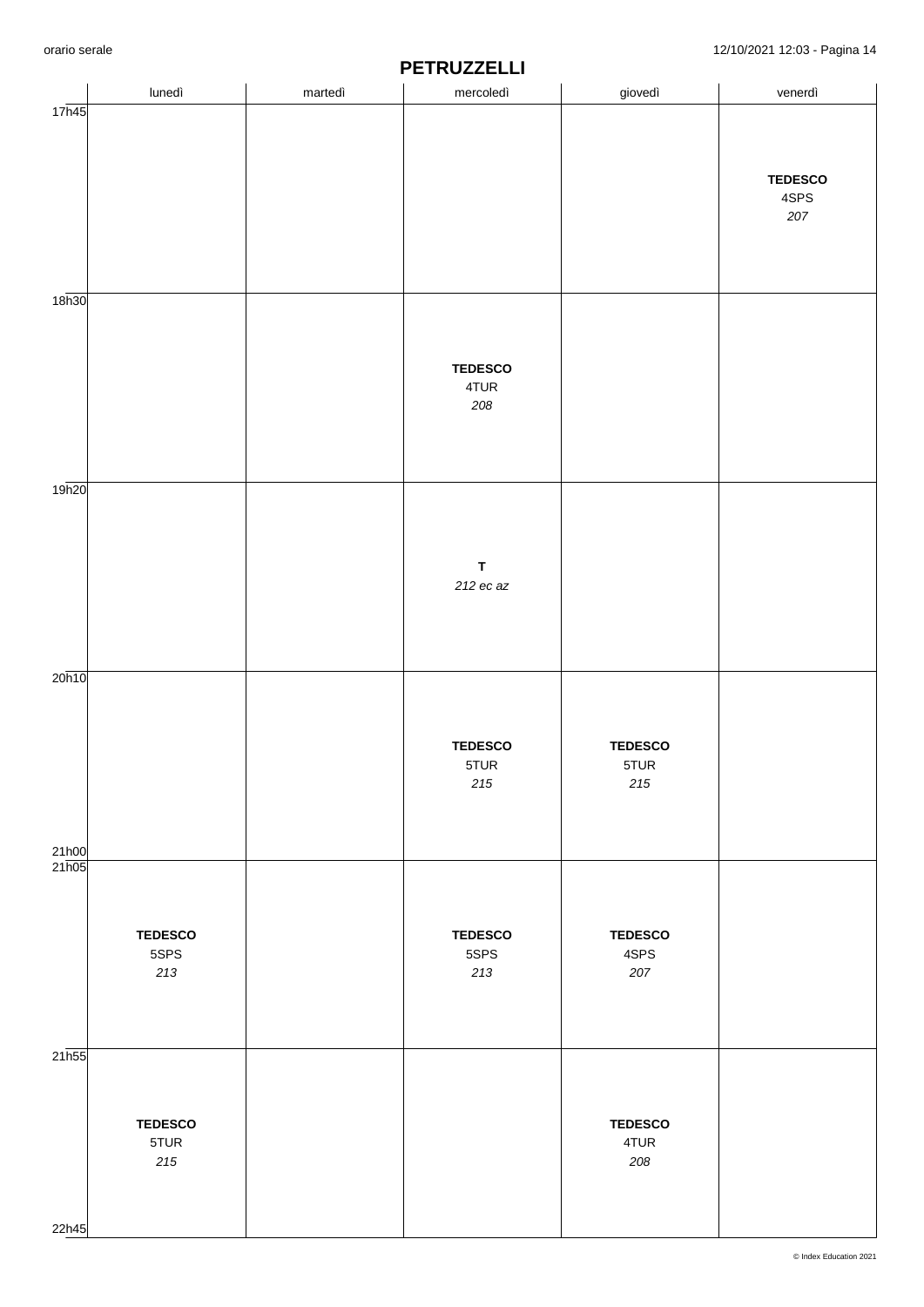|                | lunedì | martedì                                     | -- -<br>mercoledì                    | giovedì | venerdì |
|----------------|--------|---------------------------------------------|--------------------------------------|---------|---------|
| 17h45          |        |                                             |                                      |         |         |
|                |        |                                             |                                      |         |         |
|                |        |                                             |                                      |         |         |
|                |        |                                             |                                      |         |         |
|                |        |                                             |                                      |         |         |
|                |        |                                             |                                      |         |         |
|                |        |                                             |                                      |         |         |
|                |        |                                             |                                      |         |         |
| 18h30          |        |                                             |                                      |         |         |
|                |        |                                             |                                      |         |         |
|                |        |                                             | <b>DIRITTO EC</b>                    |         |         |
|                |        |                                             | 5TUR                                 |         |         |
|                |        |                                             | $215\,$                              |         |         |
|                |        |                                             |                                      |         |         |
|                |        |                                             |                                      |         |         |
| 19h20          |        |                                             |                                      |         |         |
|                |        |                                             |                                      |         |         |
|                |        |                                             |                                      |         |         |
|                |        |                                             | <b>DIRITTO EC</b>                    |         |         |
|                |        |                                             | 5TUR<br>$215$                        |         |         |
|                |        |                                             |                                      |         |         |
|                |        |                                             |                                      |         |         |
|                |        |                                             |                                      |         |         |
| 20h10          |        |                                             |                                      |         |         |
|                |        |                                             |                                      |         |         |
|                |        |                                             |                                      |         |         |
|                |        | UD                                          | LEGISLAZIONE SOCIO SANITARIA<br>3SPS |         |         |
|                |        | 207                                         | 205                                  |         |         |
|                |        |                                             |                                      |         |         |
|                |        |                                             |                                      |         |         |
| 21h00<br>21h05 |        |                                             |                                      |         |         |
|                |        |                                             |                                      |         |         |
|                |        |                                             |                                      |         |         |
|                |        | <b>DIRITTO EC</b>                           | LEGISLAZIONE SOCIO SANITARIA         |         |         |
|                |        | 5SPS<br>213                                 | 3SPS<br>205                          |         |         |
|                |        |                                             |                                      |         |         |
|                |        |                                             |                                      |         |         |
|                |        |                                             |                                      |         |         |
| 21h55          |        |                                             |                                      |         |         |
|                |        |                                             |                                      |         |         |
|                |        |                                             | <b>DIRITTO EC</b>                    |         |         |
|                |        | <b>LEGISLAZIONE SOCIO SANITARIA</b><br>3SPS | 5SPS                                 |         |         |
|                |        | 205                                         | 213                                  |         |         |
|                |        |                                             |                                      |         |         |
|                |        |                                             |                                      |         |         |
| 22h45          |        |                                             |                                      |         |         |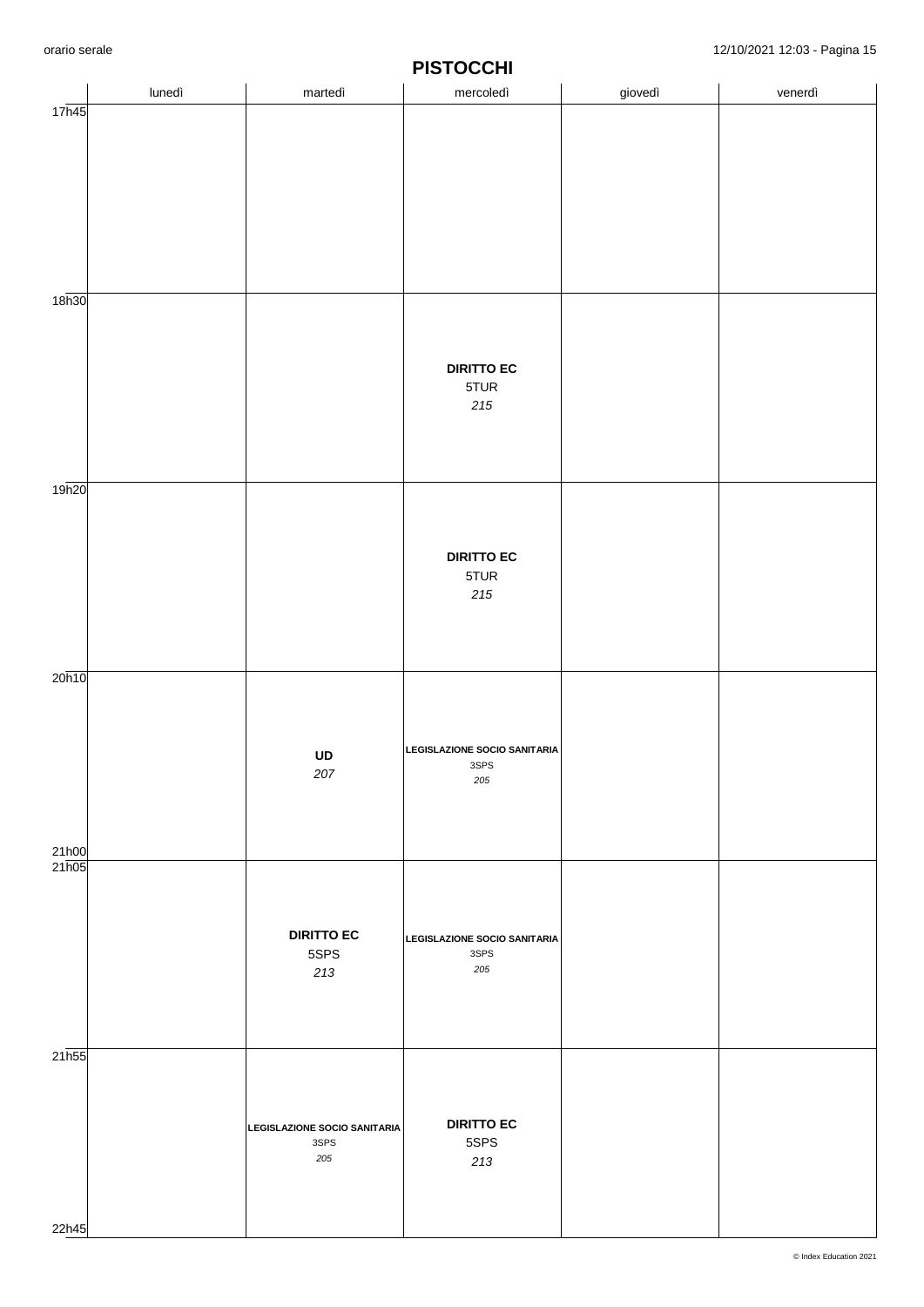|       | lunedì                   | martedì | .<br>mercoledì | giovedì          | venerdì                  |  |
|-------|--------------------------|---------|----------------|------------------|--------------------------|--|
| 17h45 |                          |         |                |                  |                          |  |
|       |                          |         |                |                  |                          |  |
|       |                          |         |                |                  |                          |  |
|       |                          |         |                |                  |                          |  |
|       |                          |         |                |                  |                          |  |
|       |                          |         |                |                  |                          |  |
|       |                          |         |                |                  |                          |  |
|       |                          |         |                |                  |                          |  |
| 18h30 |                          |         |                |                  |                          |  |
|       |                          |         |                |                  |                          |  |
|       | <b>GEOGRAFIA</b>         |         |                | <b>GEOGRAFIA</b> |                          |  |
|       | PRIMO PERIODO SEC        |         |                | 4TUR             |                          |  |
|       | 204                      |         |                | 208              |                          |  |
|       |                          |         |                |                  |                          |  |
|       |                          |         |                |                  |                          |  |
| 19h20 |                          |         |                |                  |                          |  |
|       |                          |         |                |                  |                          |  |
|       |                          |         |                |                  |                          |  |
|       | <b>GEOGRAFIA</b><br>4TUR |         |                | UD               |                          |  |
|       | 208                      |         |                | 205              |                          |  |
|       |                          |         |                |                  |                          |  |
|       |                          |         |                |                  |                          |  |
|       |                          |         |                |                  |                          |  |
| 20h10 |                          |         |                |                  |                          |  |
|       |                          |         |                |                  |                          |  |
|       | <b>GEOGRAFIA</b>         |         |                |                  | <b>GEOGRAFIA</b>         |  |
|       | 3TUR                     |         |                |                  | PRIMO PERIODO SEC        |  |
|       | 206                      |         |                |                  | 204                      |  |
|       |                          |         |                |                  |                          |  |
| 21h00 |                          |         |                |                  |                          |  |
| 21h05 |                          |         |                |                  |                          |  |
|       |                          |         |                |                  |                          |  |
|       |                          |         |                |                  |                          |  |
|       | <b>GEOGRAFIA</b><br>5TUR |         |                |                  | <b>GEOGRAFIA</b><br>5TUR |  |
|       | 215                      |         |                |                  | $215$                    |  |
|       |                          |         |                |                  |                          |  |
|       |                          |         |                |                  |                          |  |
| 21h55 |                          |         |                |                  |                          |  |
|       |                          |         |                |                  |                          |  |
|       |                          |         |                |                  |                          |  |
|       |                          |         |                |                  | <b>GEOGRAFIA</b>         |  |
|       |                          |         |                |                  | 3TUR                     |  |
|       |                          |         |                |                  | 206                      |  |
|       |                          |         |                |                  |                          |  |
| 22h45 |                          |         |                |                  |                          |  |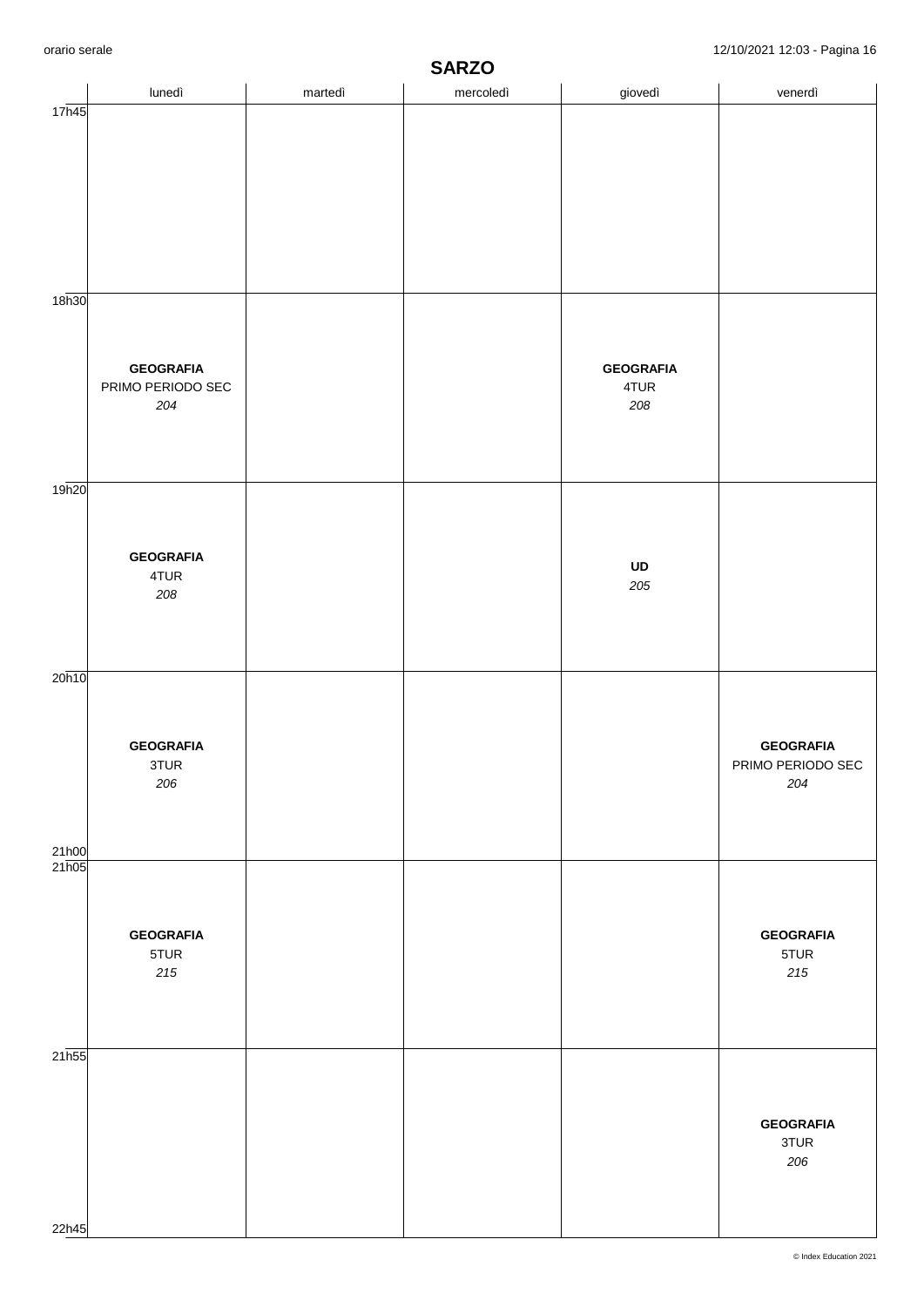|                       | lunedì | martedì | ,,,,,,,,,<br>mercoledì | giovedì | venerdì                |
|-----------------------|--------|---------|------------------------|---------|------------------------|
| 17h45                 |        |         |                        |         |                        |
|                       |        |         |                        |         |                        |
|                       |        |         |                        |         |                        |
|                       |        |         |                        |         |                        |
|                       |        |         |                        |         |                        |
|                       |        |         |                        |         |                        |
| 18 <sub>h30</sub>     |        |         |                        |         |                        |
|                       |        |         |                        |         |                        |
|                       |        |         |                        |         |                        |
|                       |        |         | <b>DISP</b>            |         |                        |
|                       |        |         | $212$ ec az            |         |                        |
|                       |        |         |                        |         |                        |
|                       |        |         |                        |         |                        |
| 19 <sub>h20</sub>     |        |         |                        |         |                        |
|                       |        |         |                        |         |                        |
|                       |        |         | <b>ST ARTE</b>         |         |                        |
|                       |        |         | 4TUR                   |         | SD                     |
|                       |        |         | 208                    |         |                        |
|                       |        |         |                        |         |                        |
| 20h10                 |        |         |                        |         |                        |
|                       |        |         |                        |         |                        |
|                       |        |         |                        |         |                        |
|                       |        |         | <b>ST ARTE</b><br>3TUR |         | <b>ST ARTE</b><br>4TUR |
|                       |        |         | 206                    |         | 208                    |
|                       |        |         |                        |         |                        |
|                       |        |         |                        |         |                        |
| $\frac{21h00}{21h05}$ |        |         |                        |         |                        |
|                       |        |         |                        |         |                        |
|                       |        |         | <b>ST ARTE</b>         |         |                        |
|                       |        |         | 5TUR                   |         |                        |
|                       |        |         | $2\,15$                |         |                        |
|                       |        |         |                        |         |                        |
| $21\overline{h55}$    |        |         |                        |         |                        |
|                       |        |         |                        |         |                        |
|                       |        |         |                        |         |                        |
|                       |        |         | <b>ST ARTE</b><br>3TUR |         |                        |
|                       |        |         | 206                    |         |                        |
|                       |        |         |                        |         |                        |
| 22h45                 |        |         |                        |         |                        |